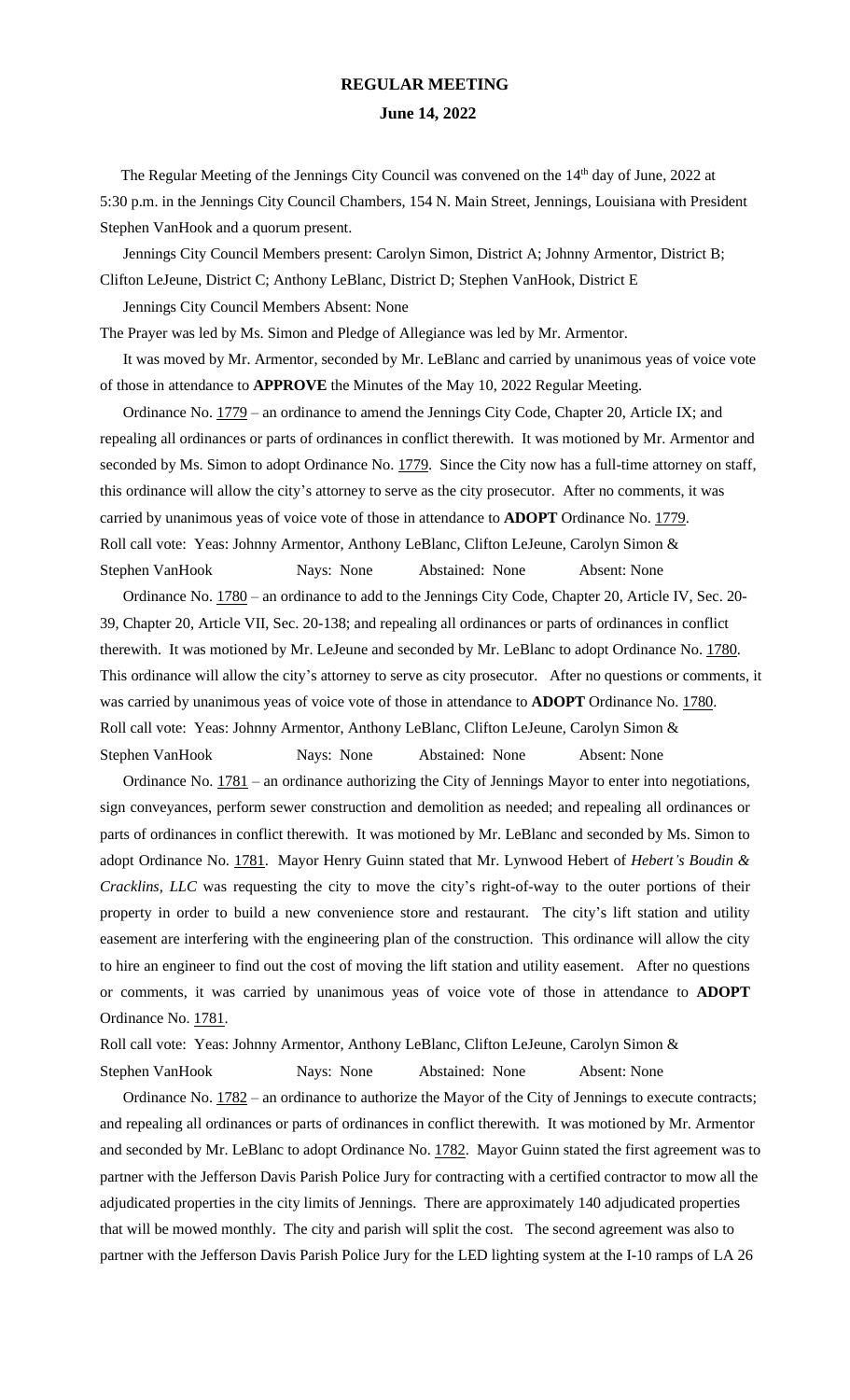& LA 97. After no questions or comments, it was carried by unanimous yeas of voice vote of those in attendance to **ADOPT** Ordinance No. 1782.

Roll call vote: Yeas: Carolyn Simon, Clifton LeJeune, Anthony LeBlanc, Johnny Armentor & Stephen VanHook Nays: None Abstained: None Absent: None

Ordinance No. 1783 – an ordinance to adopt the Pay Plan and the Operating & Capital Outlay Budget for FYE 06/30/2023. It was motioned by Mr. LeJeune and seconded by Ms. Simon to introduce Ordinance No. 1783. Mayor Guinn stated that a hearing for public participation of the Proposed Budget was held just prior to the Council Meeting at 5:00 pm in compliance with LRS 39:1306-07 and the proposed budget was presented. There were no questions or comments at the Public Hearing. Mr. Gregory Marcantel, CPA stated that Mayor Guinn had instituted a significant increase of 25% for entry level positions of police and fire personnel. The total cost of the raises and benefits was about \$400,000. This was the single largest pay raise ever and hopefully will attract and keep quality people. The floor was then opened for any public questions or comments. After no comments or questions, it was carried by unanimous yeas of voice vote of those in attendance to **INTRODUCE** Ordinance No. 1783.

Ordinance No.  $1784$  – an ordinance to adjust the water & sewer connections and to set the schedule of fees and charges for services for FY 2022-23. It was motioned by Mr. Armentor and seconded by Mr. LeBlanc to introduce Ordinance No. 1784. Mayor Guinn stated that price increases are necessary due to rising costs of all equipment and parts of the water and sewer systems. After no questions or comments, it was carried by unanimous yeas of voice vote of those in attendance to **INTRODUCE** Ordinance No. 1784.

 Ordinance No. 1785 – an ordinance to adjust the solid waste collection and disposal rates to the CPI Index for FY 2022-23. It was motioned by Ms. Simon and seconded by Mr. LeJeune to introduce Ordinance No. 1785. Mayor Guinn stated that the city had a great relationship with Republic Services to provide curb side trash pickup and in that contract, they are allowed a 2% increase based on the Consumer Price Index. The actual increase of the Consumer Price Index was 8%. Ms. Tiffany Jones from Republic Services introduced herself to the council and stated that she was available for any concerns. After no comments and questions, it was carried by unanimous yeas of voice vote of those in attendance to **INTRODUCE** Ordinance No. 1785.

Ordinance No.  $1786 -$  an ordinance to authorize the mayor to adopt the annual Joint Service Agreements for FY 2022-23. It was motioned by Ms. Simon and seconded by Mr. LeBlanc to introduce Ordinance No. 1786. Mayor Guinn stated that passage of this ordinance allows him to enter into agreements with a variety of agencies operating day to day. After no public comment or questions, it was carried by unanimous yeas of voice vote of those in attendance to **INTRODUCE** Ordinance No. 1786.

 President Stephen VanHook stated that the renaming of Isabelle Street was taken off of the agenda due to the request of Mr. Edwin Ray.

 It was motioned by Mr. Armentor and seconded by Ms. Simon to discuss the renaming of Peters Street. Ms. Carolyn Simon stated that she would like to rename Peters Street to Martin Luther King Street. She had looked at all areas of the city to find the best street that would not affect resident's addresses. She did not want to put an extra burden and lots of red tape on residents. Mayor Guinn stated that the only address it would affect would be Marcus Cain Park's electric meters. Mr. Armentor stated that Marcus Cain Park was a beautiful park that was utilized by everyone. After a few comments regarding the street to be in a more prominent area which would affect more residents, it was moved by Ms. Simon and seconded by Mr. LeBlanc and carried by unanimous yeas of voice vote of those in attendance to move this request to the Mayor's office for further discussion.

 It is mandated each year by the State of Louisiana that the City of Jennings assigns an Official Municipal Journal. It was moved by Mr. LeBlanc, seconded by Mr. Armentor and carried by unanimous